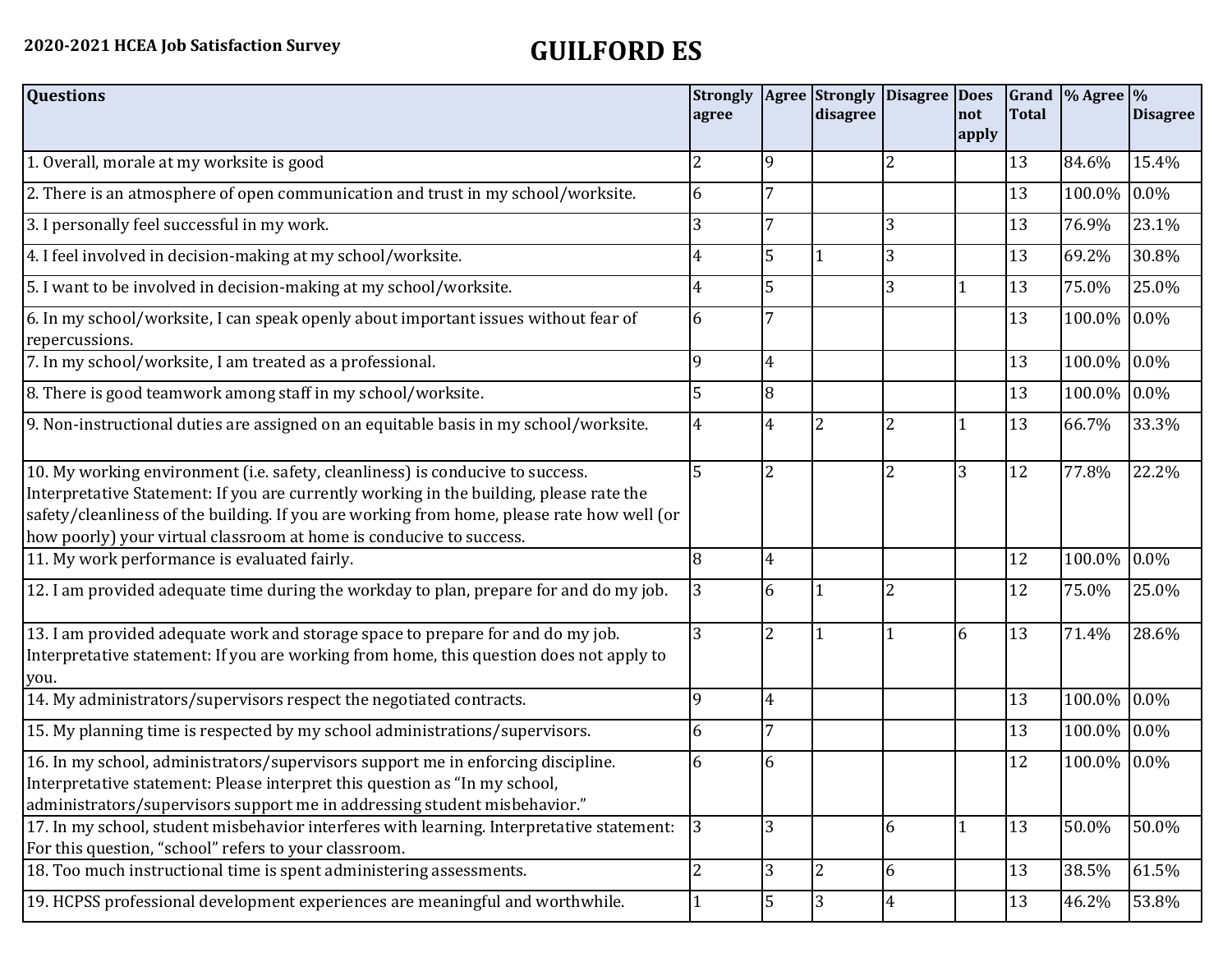| 20. Increased workload has contributed to a decline in my morale.                                                                                          | 6              | 3              |                |                |                | 12 | 81.8%       | 18.2%   |
|------------------------------------------------------------------------------------------------------------------------------------------------------------|----------------|----------------|----------------|----------------|----------------|----|-------------|---------|
| 21. I am paid fairly.                                                                                                                                      |                | 6              | $\overline{2}$ | 5              |                | 13 | 46.2%       | 53.8%   |
| 22. I have confidence in the leadership exhibited by the HCPSS Superintendent.                                                                             |                | 10             |                |                |                | 12 | 91.7%       | 8.3%    |
| 23. I have confidence in the leadership exhibited by the Howard County Board of<br>Education.                                                              |                | 8              |                | 4              |                | 13 | 61.5%       | 38.5%   |
| 24. I have confidence in the leadership exhibited by the Howard County Education<br>Association (HCEA).                                                    | 9              | 4              |                |                |                | 13 | 100.0% 0.0% |         |
| 25. I feel that HCPSS offers me the possibility of advancing professionally in the field of<br>education.                                                  | $\overline{2}$ | 10             |                |                |                | 13 | 100.0%      | $0.0\%$ |
| 26. In my position, I receive appropriate and adequate support and training.                                                                               | 6              | 7              |                |                |                | 13 | 100.0%      | $0.0\%$ |
| 27. During this current school year, I have experienced harassing behavior from<br>colleagues.                                                             |                |                | 10             | $\overline{2}$ |                | 13 | 7.7%        | 92.3%   |
| 28. During this current school year, I have experienced harassing behavior from<br>administrators/supervisors.                                             |                |                | 11             | $\overline{2}$ |                | 13 | 0.0%        | 100.0%  |
| 29. During this current school year, I have experienced harassing behavior from parents.                                                                   |                |                | 6              | 6              |                | 13 | 7.7%        | 92.3%   |
| 30. At my school I spend most of my PIP time on non-instructional activities.                                                                              |                | 4              |                | 5              | $\overline{4}$ | 13 | 44.4%       | 55.6%   |
| 31. At my school our administrator includes time during PIP for teacher-initiated<br>collaboration.                                                        | 2              | 8              |                |                | 3              | 13 | 100.0%      | $0.0\%$ |
| 32. In my school, I spend too much time in meetings.                                                                                                       | 4              | $\overline{4}$ | $\overline{2}$ | 3              |                | 13 | 61.5%       | 38.5%   |
| 33. In my school, there is adequate support for special education students.                                                                                | $\overline{2}$ |                | 4              | 5              |                | 13 | 25.0%       | 75.0%   |
| 34. My administrator/supervisor provides people working from home with flexibility in<br>their workday.                                                    |                | 5              |                |                |                | 14 | 85.7%       | 14.3%   |
| 35. My administrator/supervisor has reasonable expectations of workload for staff while<br>in virtual learning.                                            | $\overline{8}$ | 5              |                | $\mathbf{1}$   |                | 14 | 92.9%       | 7.1%    |
| 36. Students have adequate technology and tools (hardware/software/connectivity) to<br>participate in virtual learning.                                    | $\overline{4}$ | 7              |                | 3              |                | 14 | 78.6%       | 21.4%   |
| 37. Staff have adequate technology hardware (e.g. computers, document cameras, other<br>technology hardware) to meet the requirements of virtual learning. | 3              | 8              |                | $\overline{2}$ |                | 14 | 78.6%       | 21.4%   |
| 38. HCPSS has provided the software I need to do my job and collaborate with colleagues. 4                                                                 |                | 8              | $\overline{2}$ |                |                | 14 | 85.7%       | 14.3%   |
| 39. The software and online services provided by HCPSS to do my job are difficult and/or<br>time-consuming to use.                                         | $ 2\rangle$    | 3              |                | $\overline{8}$ |                | 14 | 35.7%       | 64.3%   |
| 40. In my class, I feel that students are engaged in virtual learning                                                                                      |                | 10             |                | $\overline{2}$ |                | 14 | 84.6%       | 15.4%   |
|                                                                                                                                                            |                |                |                |                |                |    |             |         |